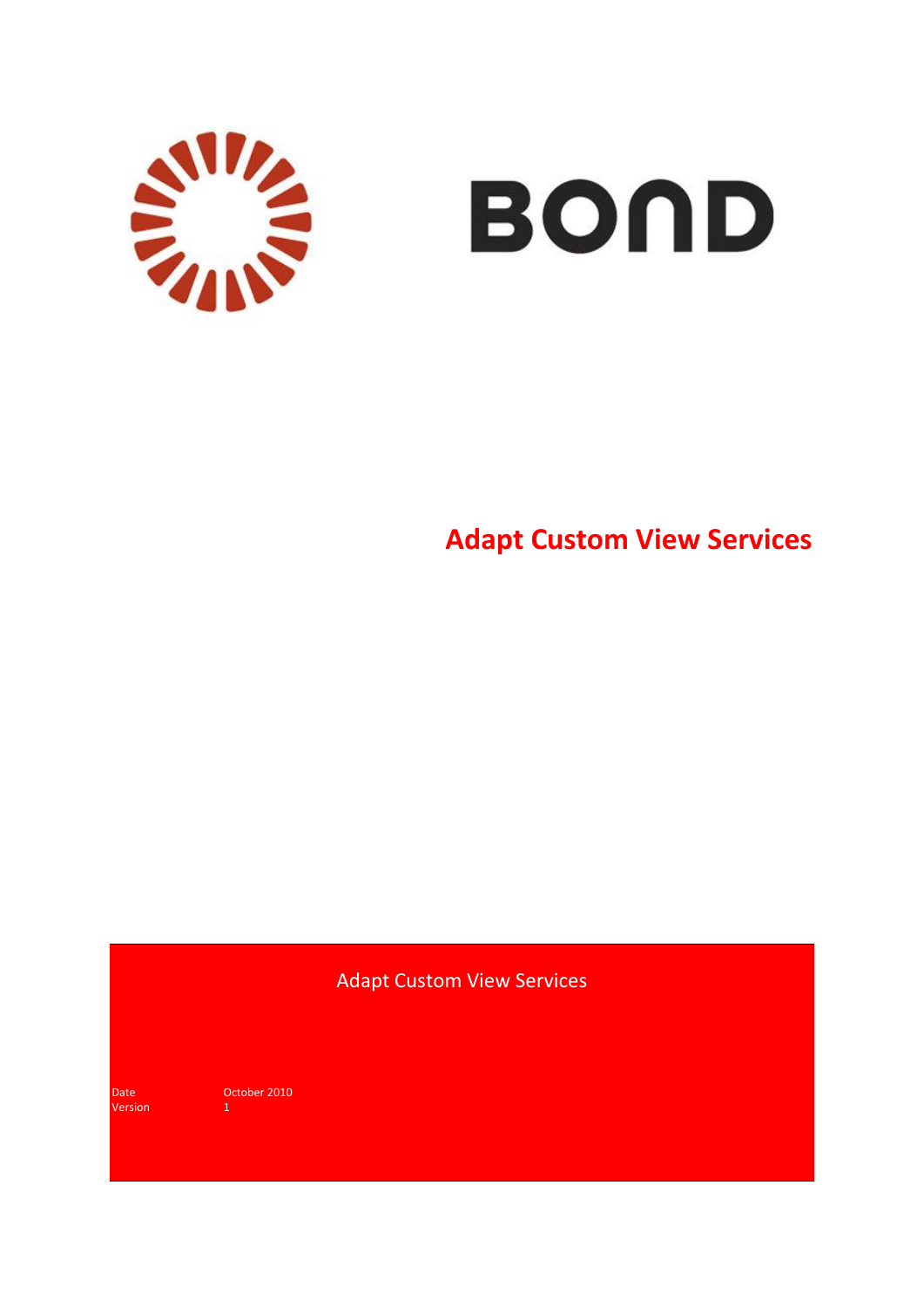# <span id="page-1-0"></span>**Table of Contents**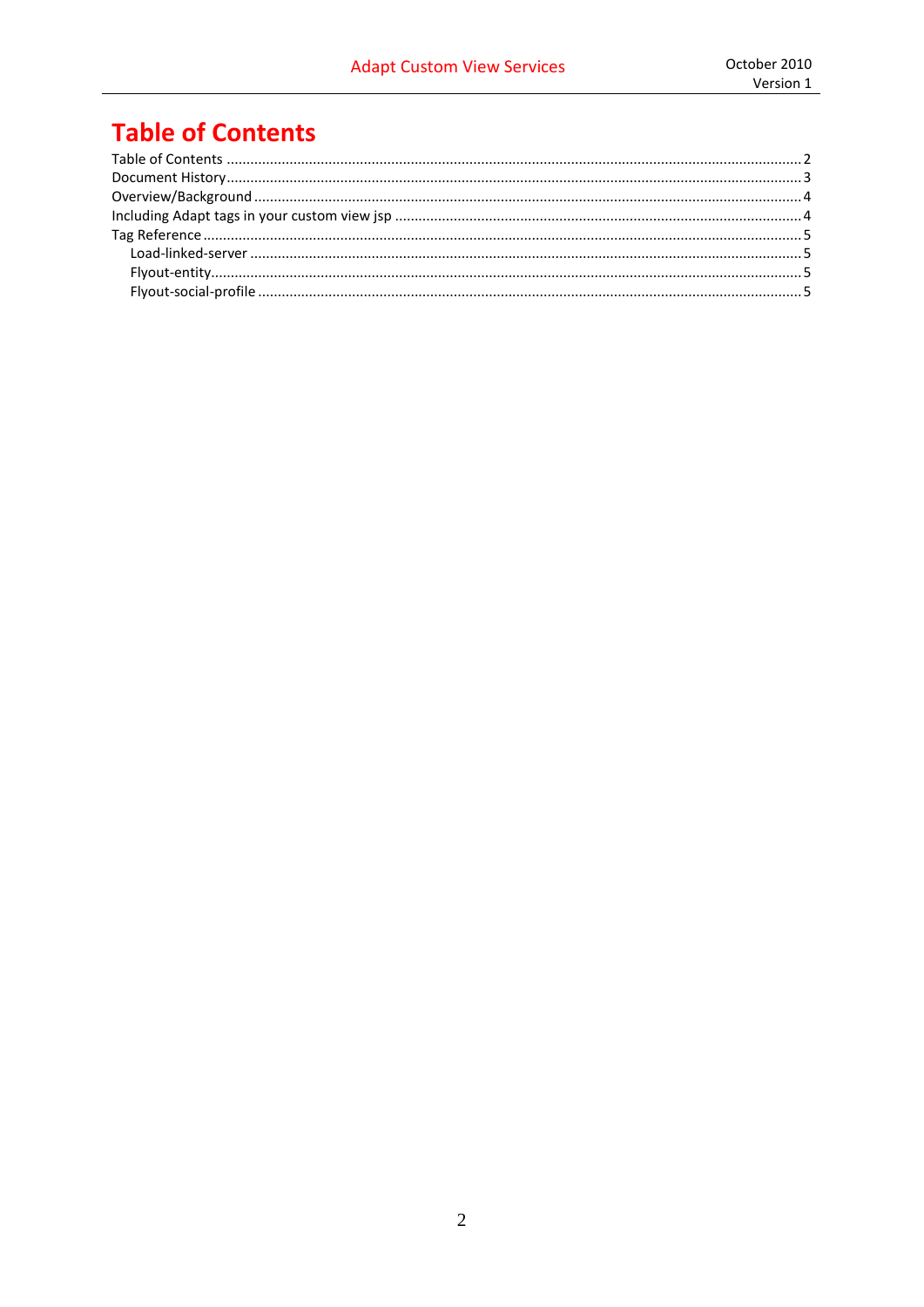## <span id="page-2-0"></span>**Document History**

| <b>Version</b> | Date       | Author                  | Summary                                                 |
|----------------|------------|-------------------------|---------------------------------------------------------|
|                | 27/10/2010 | <b>Martin Armstrong</b> | Doc created. Includes 'load-linked-server' tag relevant |
|                |            |                         | from Adapt v11.6.8                                      |
|                | 29/11/10   | Paul Franklin           | Updated to include new flyout tag, available from       |
|                |            |                         | 11.6.8                                                  |
|                |            |                         |                                                         |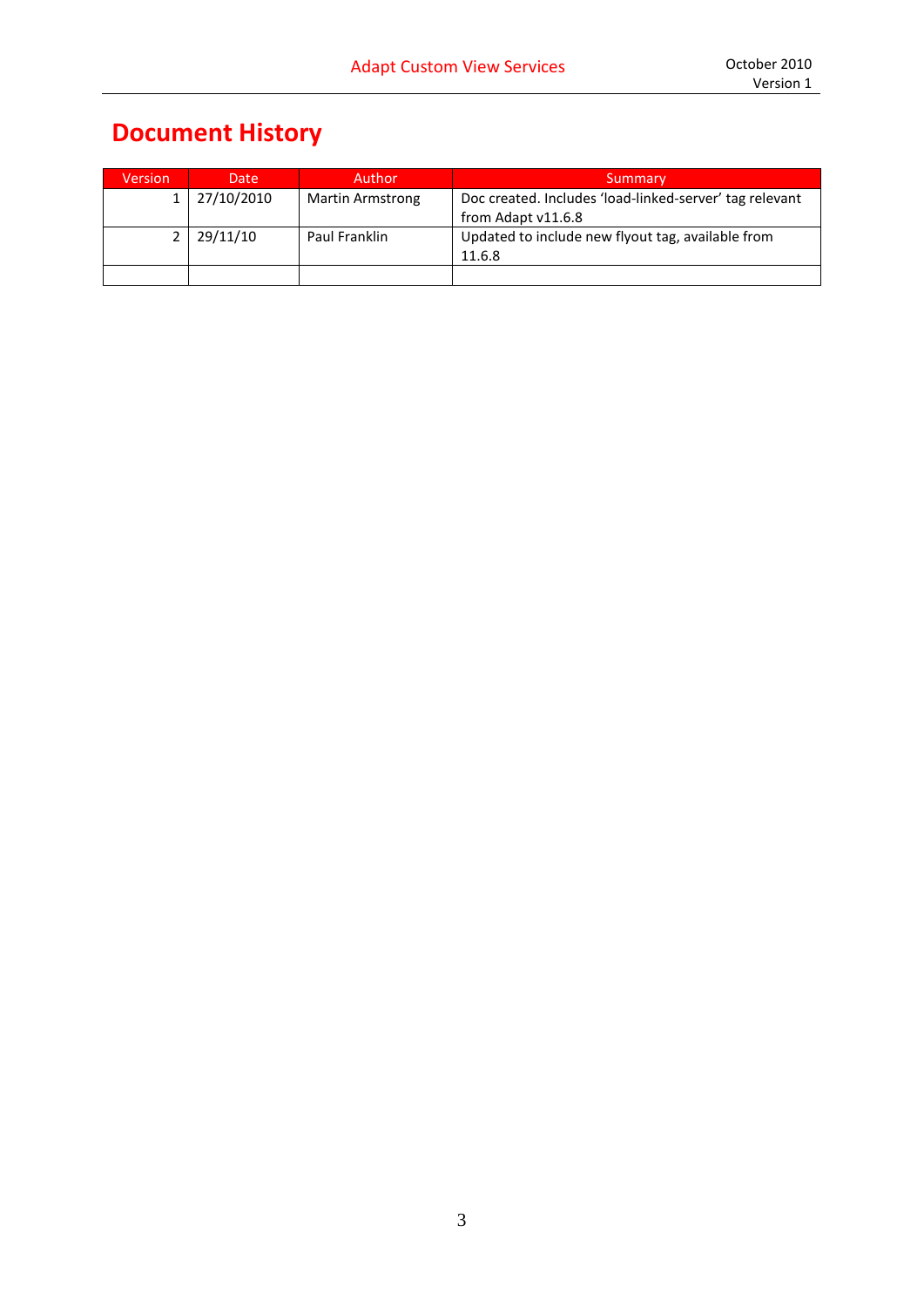## <span id="page-3-0"></span>**Overview/Background**

A Custom View is typically a jsp file included in a domain specific templates folder as part of an Adapt configuration. These are added in order to provide an extra report view or bespoke dashboard style display of data in Adapt. They typically make use of direct calls to the Adapt database or undocumented java classes in the Adapt engine.

This is undesirable because:

- Adapt engine code and database structure will change as the product progresses.
- Typically requires Bond staff with appropriate internal knowledge.
- Usage of internal Adapt engine code is exposed in jsp's.

To improve on this, a custom jsp tag library has been written, through which useful services can be requested/added for custom view jsp developers. These services can then be:

- Documented for internal or external developers to use.
- Supported by Adapt engine development staff.
- **•** Tested properly via defined interfaces.
- Protected from Adapt engine code changes.

## <span id="page-3-1"></span>**Including Adapt tags in your custom view jsp**

At the top of your jsp include the line..

<%@ taglib uri=*"/WEB-INF/custom\_view\_services/adapt\_tags\_v1.tld"* prefix=*"bond"* %>

Then Adapt tags would be of the form <br/>bond: tagname...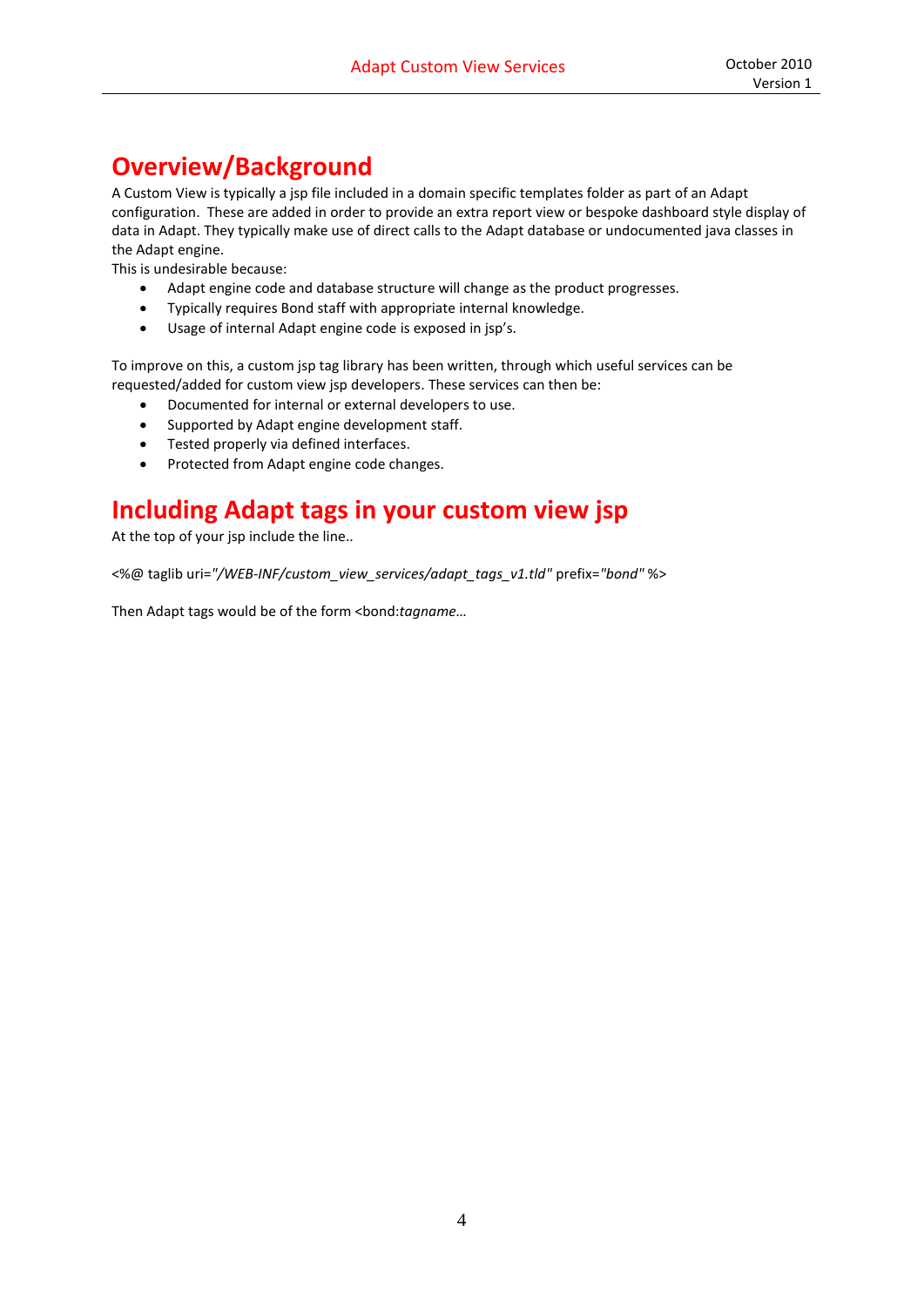## <span id="page-4-0"></span>**Tag Reference**

The following documentation is taken directly from the adapt tags v#.tld file itself and so should be displayable by your .jsp editor for ease of development.

#### <span id="page-4-1"></span>**Load-linked-server**

**Added in tag library version:** 1 **With Adapt version: v11.6.8 Example:**

<bond:load-linked-server serverIPs=*"123.13.50.184; 127.0.0.0-127.0.0.10"* url=*"http://localhost:8080/LinkedServerTest/loginPage.jsp"* title=*"Linked Server Test"* serverName=*"LinkedServerTest"* useAuthID=*"true"*>  **>here's my config text**  $c$ **gt;**  $c$ **lt;**  $c$ **amp;**  $**8**$ </bond:load-linked-server>

**Description:** This execution of this tag will result in the url specified being loaded in an iframe within the Adapt control panel, this iframe won't be closed (just hidden and shown) until the user logs out of Adapt.

The '**serverName**' attribute must be a unique name for the server being accessed.

The '**title**' attribute specifies the title text shown above the page.

The '**url**' attribute specifies the src attribute that will be used in the created iframe.

The optional '**useAuthID**' attribute should be true or false(default), indicating whether to append an

authorisation ID to the url (which the linked server can use to verify the request)

The optional '**serverIPs**' attribute can be used to specify IPs or IP ranges from which Adapt will allow linked server requests (seperated by ';' e.g. 192.168.0.5;192.168.0.20-192.168.0.20)

### <span id="page-4-2"></span>**Flyout-entity**

**Added in tag library version:** 1 **With Adapt version: v11.6.8 Example:**

*<a href="#"* **<bond:flyout-entity entityID=***"10016"* **/>** *>link</a>*

#### **Description:**

This tag should be used to request the display of an entity preview flyout dialog from an Adapt domain custom view that is not a popup dialog.

The execution of this tag will result in onmouseout, onmouseover, and onclick HTML attributes being output to the calling page, therefore the tag needs to be nested within a valid HTML element that triggers such events. The **entityID** parameter is mandatory and represents the entity to display a flyout preview for.

The **click**, **mouseOut**, and **mouseOver** parameters are optional. You should supply these parameters when the HTML element that uses this tag already requires JavaScript to be called from the corresponding events.

click = onclick

mouseOut = onmouseout

mouseOver = onmoveover

When these attributes are used, the values supplied are appended to the appropriate HTML event attribute.

#### <span id="page-4-3"></span>**Flyout-social-profile**

**Added in tag library version:** 1 **With Adapt version: v11.6.8 Example:**